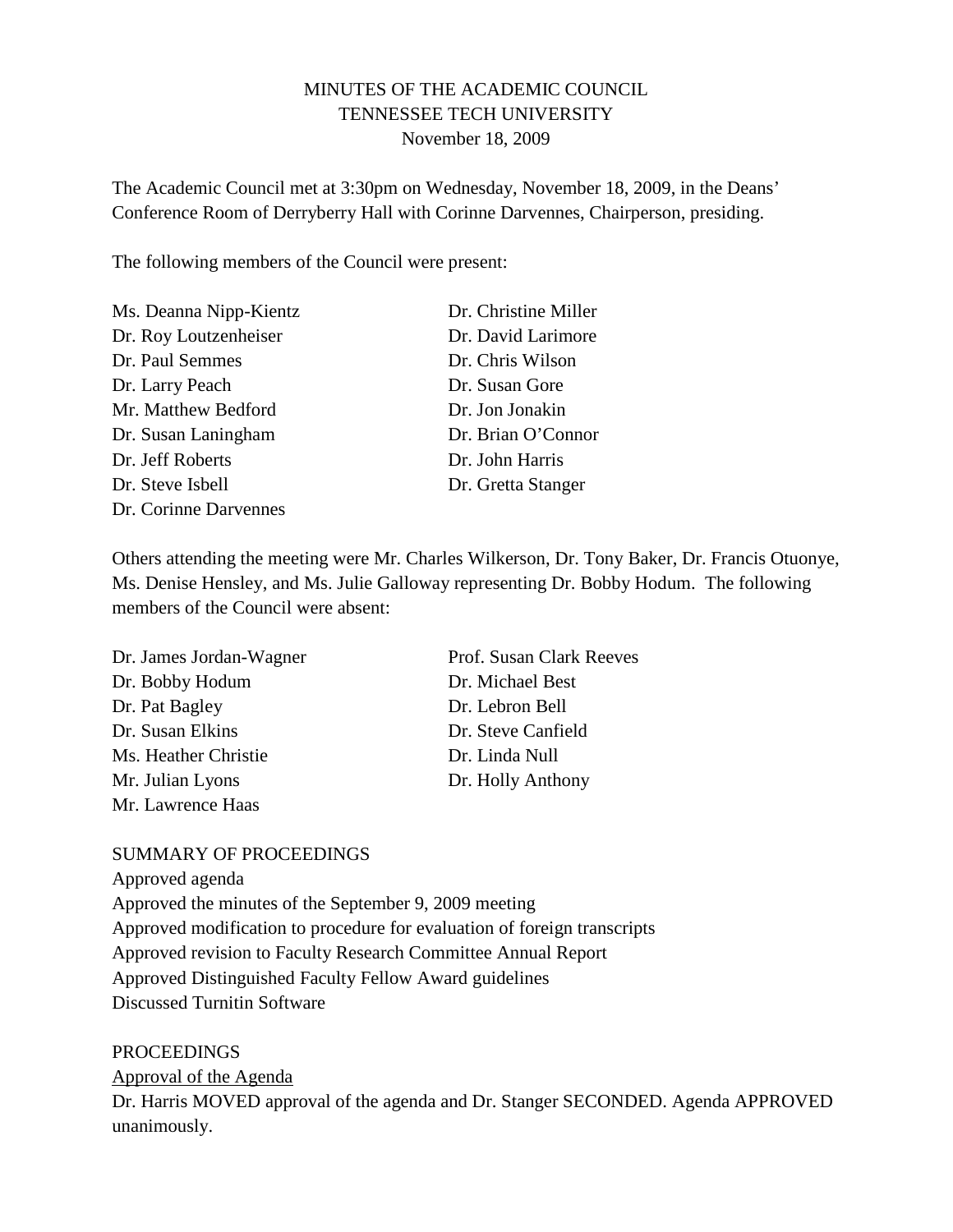#### Approval of the Minutes of the September 9, 2009 Meeting

Ms. Nipp-Kinetz MOVED approval of the minutes and Dr. Larimore SECONDED. Minutes APPROVED unanimously.

## Evaluation of Foreign Transcripts

Mr. Wilkerson requested to modify the passage of the evaluation procedure for transfer credits from international institutions for undergraduates to include all NACES approved organizations. Since MTSU, University of Memphis, ETSU, and TSU are utilizing all NACES members, the International Affairs Committee did not want TTU to lose students on the premise of the requirement of getting another evaluation as a result of accepting only WES. The change will read: *TTU will utilize NACES organizations members for evaluating international transcripts. Also, undergraduate international students and students with international college transcripts requesting credit would be required to use a NACES member to evaluate their coursework for consideration of transfer credit with additional course descriptions*. Ms. Galloway stated that this was passed by the Admissions and Credits Committee. Dr. Larimore MOVED approval of this change and Dr. Loutzenheiser SECONDED. APPROVED unanimously.

# Revised Faculty Research Committee Annual Report

Dr. Otuonye stated there was information omitted from the Faculty Research Committee Annual report that was submitted to the Council in April. Revisions were made to the *Handbook for Faculty Research Committee Grants* by the Faculty Research Committee. The revisions included increasing the amount of the total award from \$4,000 to \$5,000 and the amount of travel limit from \$1,000 to \$2,000. Dr. Gore MOVED approval of the revised report and Dr. Peach SECONDED. APPROVED unanimously.

## Distinguished Faculty Fellow Award

Dr. Armistead stated that Dr. Semmes chaired a committee to look at the earlier version of these guidelines and a draft was developed. After the budget cuts, Dr. Armistead reconvened the three previous recipients and the attached draft revision was completed in September. This revision emphasizes the purpose of the award, it reduces the amount of the award, and reduces the number of fellows from three to two. It also specifies that each fellow would have duties during their second year such as mentoring and working with Dr. Stephens in connection with other faculty development efforts. This is an award that Dr. Bell originated and the first three fellows were chosen without any written guidelines. Dr. Miller MOVED approval of the guidelines and Dr. Stanger SECONDED. APPROVED unanimously. Dr. Armistead stated that this process would be started in January and awards will be given next year.

## Turnitin Software

Dr. Otuonye explained that in 2005 there were several issues with plagiarism involving graduate students. There were also problems with plagiarism on a proposal submitted to a federal funding agency. In 2007, a plagiarism detection software, "Turnitin," was recommended, and a Turnitin Use Policy was presented to the Graduate School Executive Committee and it was approved. The policy was also sent to TBR legal counsel for language clarification. The Turnitin software